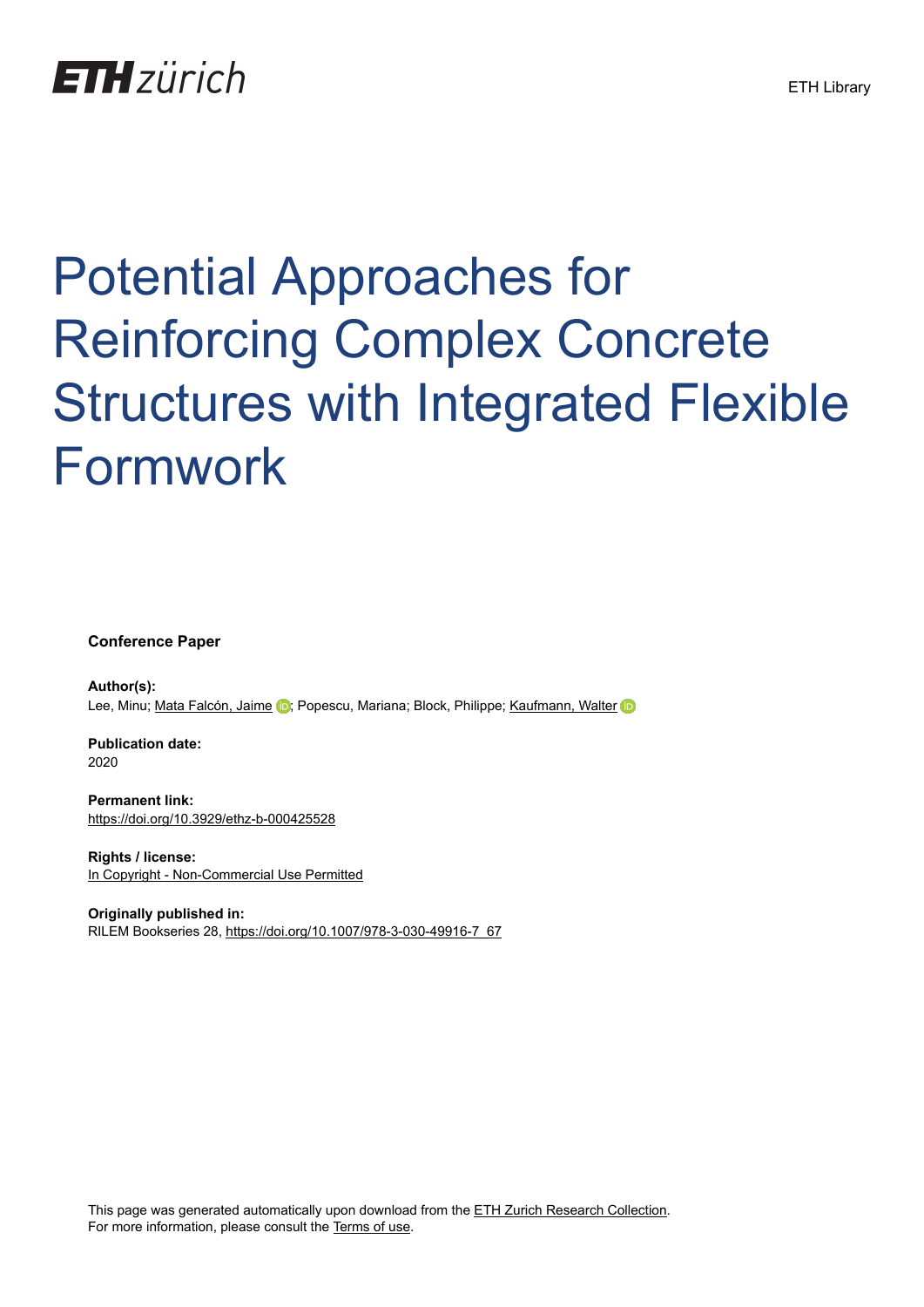# **Potential Approaches for Reinforcing Complex Concrete Structures with Integrated Flexible Formwork**

Minu Lee<sup>1 ( $\boxtimes$ ) [0000-0002-6489-8310], Jaime Mata-Falcón<sup>1 [0000-0001-8701-4410]</sup>, Mariana</sup> Popescu<sup>2</sup> [0000-0001-5524-852X], Philippe Block<sup>2</sup> and Walter Kaufmann<sup>1</sup> [0000-0002-8415-4896]

<sup>1</sup> Institute of Structural Engineering, Swiss Federal Institute of Technology Zurich (ETHZ) lee@ibk.baug.ethz.ch

2 Institute of Technology in Architecture, Swiss Federal Institute of Technology Zurich (ETHZ)

**Abstract.** Conventional construction of doubly-curved concrete structures is a time-, labour- and cost-intensive process. Flexible formworks have already been identified as a possible solution to produce such structures more efficiently. The KnitCrete technology developed at ETH Zurich uses 3D weft-knitted fabrics as stay-in-place formwork, which deliver multiple advantages over woven textiles due to their wider range of feasible geometries and possibility to include features and local material properties. The textile is initially coated with a fast-setting high-strength cement paste. The stiffened membrane is stable enough to serve as formwork for the final concrete layer. This paper discusses potential reinforcing strategies to guarantee structural safety and serviceability in KnitCrete structures. Possible approaches range from the use of the textile as a stay-in-place formwork as well as final reinforcement (by utilising high-strength fibrous materials such as aramid, glass or carbon fibre) to the implementation of geometric features, such as channels within the textile to guide conventional reinforcement or posttensioning tendons. The feasibility and efficiency of the proposed reinforcement strategies have to be experimentally verified, for which a systematic methodology is proposed. Preliminary analyses of the experimental campaign show the beneficial effect of the knitted reinforcement on the cracking behaviour of the textile-concrete composite material. Additional research is needed to exploit the potential of possible hybrid solutions using short steel fibres, post-tensioning or linear steel or glass fibre reinforcement.

**Keywords:** concrete structures, textile reinforcement, high-strength fibres, KnitCrete, digital fabrication

## **1 Introduction**

Computer-aided design and digital fabrication have enabled a greater freedom for the definition of complex spatial geometry, for which concrete is the predominantly used building material. Due to its capability to be cast in any shape given by the formwork, concrete is highly favourable for the construction of bespoke and efficient structures. Flexible formworks have an advantage over traditional milled and cut formworks due to their low amount of waste and reduced manual labour in the production and assembly, eventually leading to lower cost. Fabric formworks for building construction were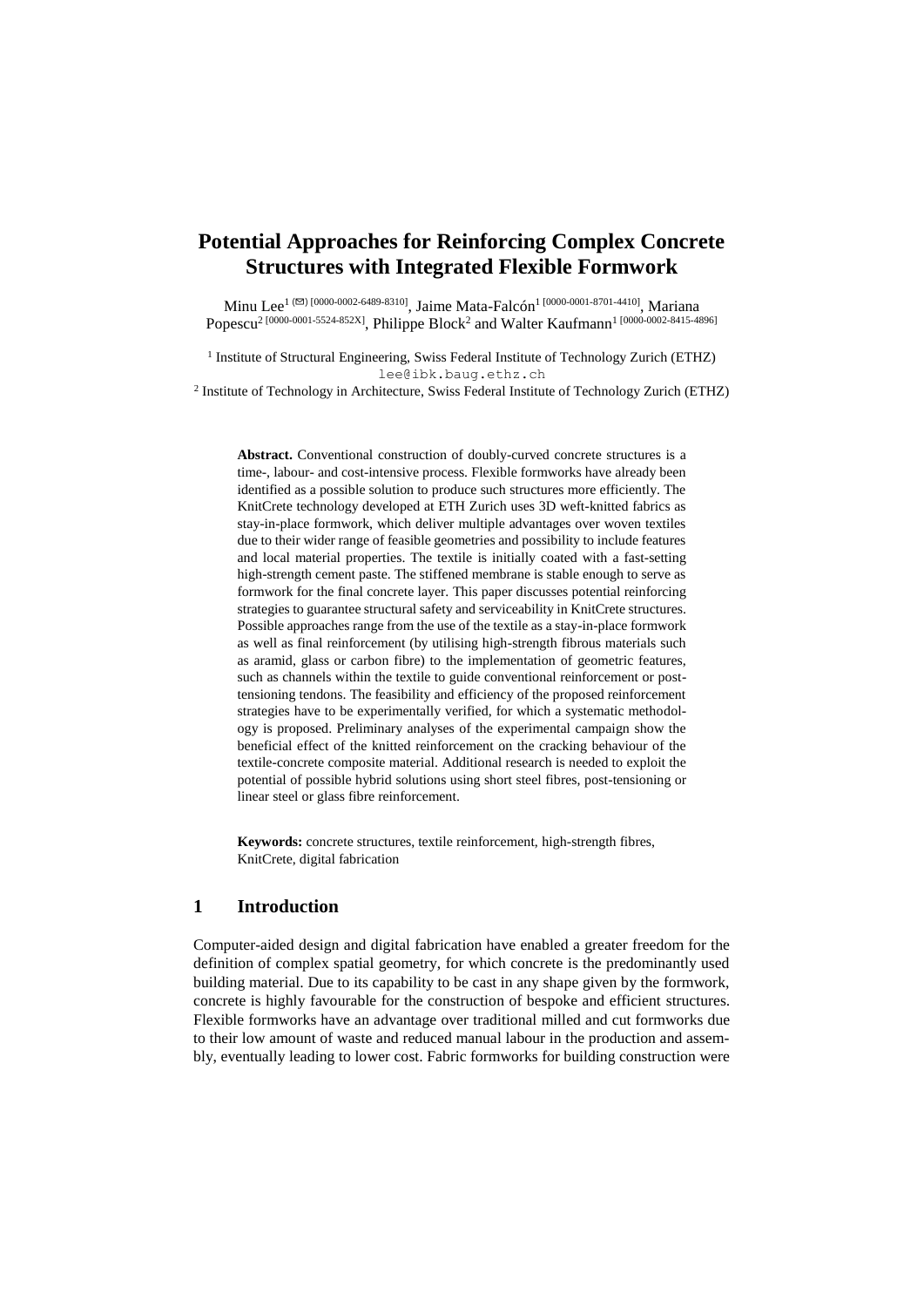introduced on a larger scale in the  $20<sup>th</sup>$  century, when several patents for floor and wall systems using fabrics as main surface shaping elements were filed, e.g. [1,2]. However, their importance in structural applications in practice is rather limited, as they are mostly used for aesthetic and non-structural purposes such as fair-faced concrete facades. Recently, researchers started again to examine the potential for larger-scale structures. West [3] investigated beams, trusses and slabs where the use of fabric formwork allowed varying shapes following the force flow. The fabric defined the closed outer shell of the structure where the concrete would inflate the formwork due to the pressure from injection. Similar work was accomplished by Orr et al. [4] and Brennan et al. [5]. Veenendaal et al. [6] developed a hybrid cable-net and fabric formwork system. The textile serves as shuttering that is placed on a tensioned cable grid and the concrete is poured directly onto this layer. This technique has been further developed and used for the production of the NEST HiLo roof prototype [7].

The KnitCrete technology [8], which has been developed at ETH Zürich within the National Centre of Competence in Research in Digital Fabrication in Switzerland, uses pre-stressed knitted textiles that are tensioned in a scaffolding frame or supported by elements such as bending-active rods or inflatables. The textile is initially coated with a high-strength cement paste, which – after hardening – serves as formwork for the following layers of concrete. Knitted textiles allow for great flexibility in the definition of spatial geometry due to their capability to vary both width and length by adding or removing loops along their internal structure to create curved and spatial geometries, whereas woven textiles are limited to single-curved patches. The technology has proven to be applicable for larger structures with the construction of KnitCandela – a pavilion that has a surface area of approximately 50  $m^2$  – in collaboration with Zaha Hadid Architects in Mexico City [9].

However, the addition of reinforcement within the construction process of such structures has not been sufficiently explored yet. Conventional steel reinforcing bars require a lot of time and manual labour for bending and installation [10] since for complex geometries, each rebar has to be placed in its unique position and orientation. This paper describes potential approaches for reinforcement strategies of concrete structures with flexible formwork, focusing on opportunities arising from knitted textiles.

# **2 From formwork to reinforcement**

The approach of combining formwork and reinforcement to an integrated stay-in-placesystem offers great potential to deliver a more efficient construction process with low waste and a minimum amount of temporary support elements. This section revises the possibilities that knitted textiles provide to integrate reinforcement into the formwork.

#### <span id="page-2-0"></span>**2.1 Knitted textiles as flexible formworks**

Knitted textiles have various advantages over conventionally woven fabrics in the definition of complex geometries. Curved spatial surfaces can be created by locally vary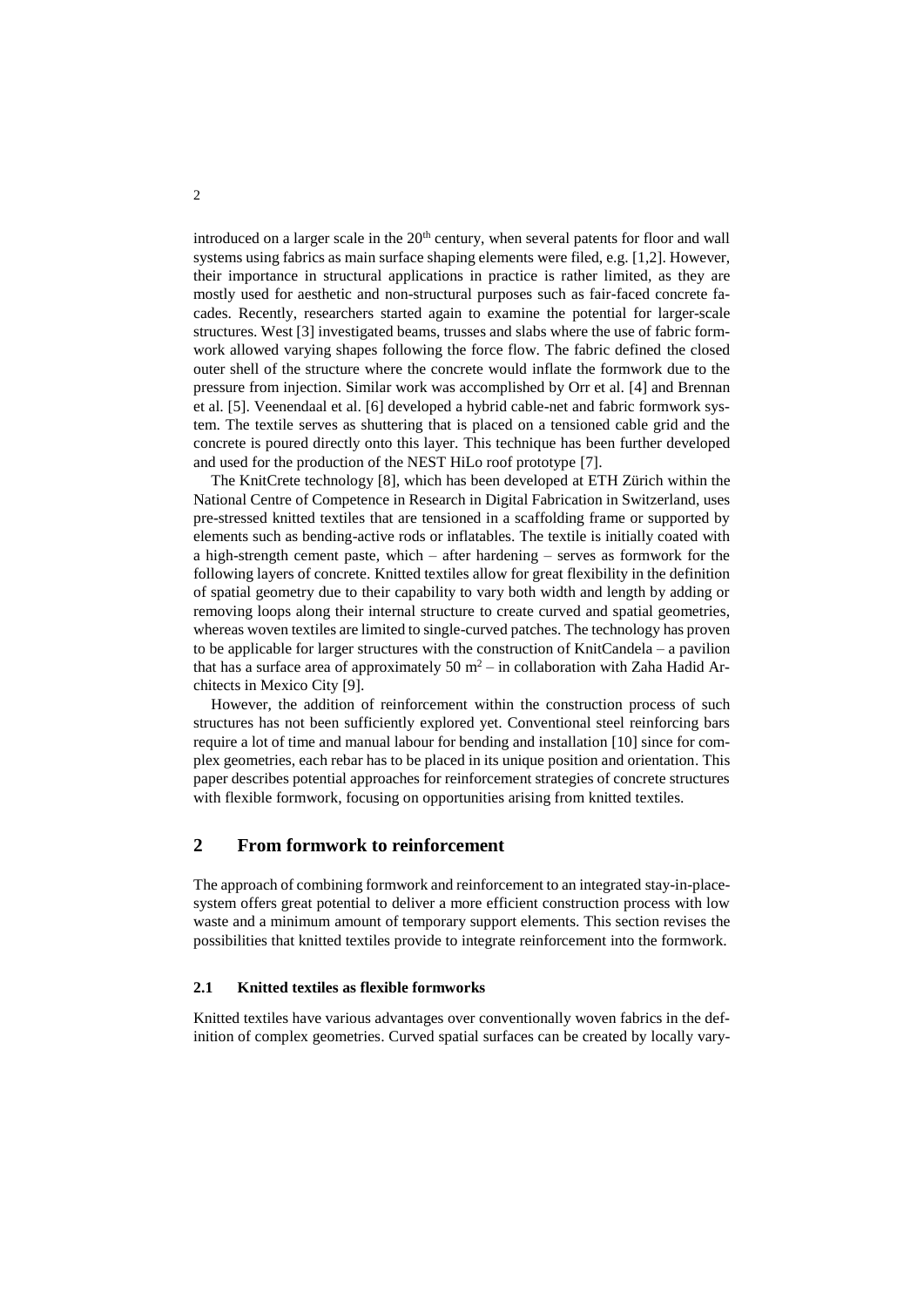ing the length and width of the textile during production [11]. The mechanical properties of the knitted textile depend on various parameters such as the diameter and material of the used yarn, loop size, tension in the yarn during fabrication or degree of prestress in its final state. Those parameters can be continuously varied over the fabric allowing a specifically tailored distribution of properties. Modern CNC knitting machines are able to include straight rovings within the knitted textile (known as inlays), which significantly increase stiffness and introduce a more defined directionality to the fabric. Other features include ribs and channels as shown in [Figure 1.](#page-3-0) Spacer fabrics are also possible by introducing stiffer materials for the connection between two membranes.



**Figure 1.** Weft-knitted textiles with (a) ribs and (b) channels.

<span id="page-3-0"></span>The KnitCrete technology developed at ETH Zürich makes use of the knitting features in multiple aspects. Loops or channels within the textile allow the introduction of elements such as bending-active rods [8] or cables [9] that can be used to actively shape the formwork and support the membrane during construction. Therefore, the range of possible geometries extends from the simple full section [\(Figure 2a](#page-4-0)) that is supported from underneath during casting to a variety of new shapes [\(Figure 2b](#page-4-0)-e). Ribbed sections, which significantly reduce the volume and thus, the self-weight while maintaining high stiffness through geometry, can be formed by inflating hollow pockets between two connected knitted membranes [\(Figure 3a](#page-4-1)) or by creating a folded spatial fabric [\(Figure 3b](#page-4-1)).

Variable thicknesses in the shell section can be controlled by implementing sandwich elements with two membranes that are connected by couplers of variable length [\(Figure 2c](#page-4-0)). Openings in the top layer may be used for concrete filling and to let air escape for preventing voids. Furthermore, linear elements such as beams or grid shells are possible by directly filling concrete into channels within the textile, which (for vertically oriented channels) creates a circular tube section due to the hydrostatic pressure against the formwork [\(Figure 2d](#page-4-0)). Any polygonal shape might be created by introducing cables or bending-active rods defining the vertices of the cross section [\(Figure 2e](#page-4-0)).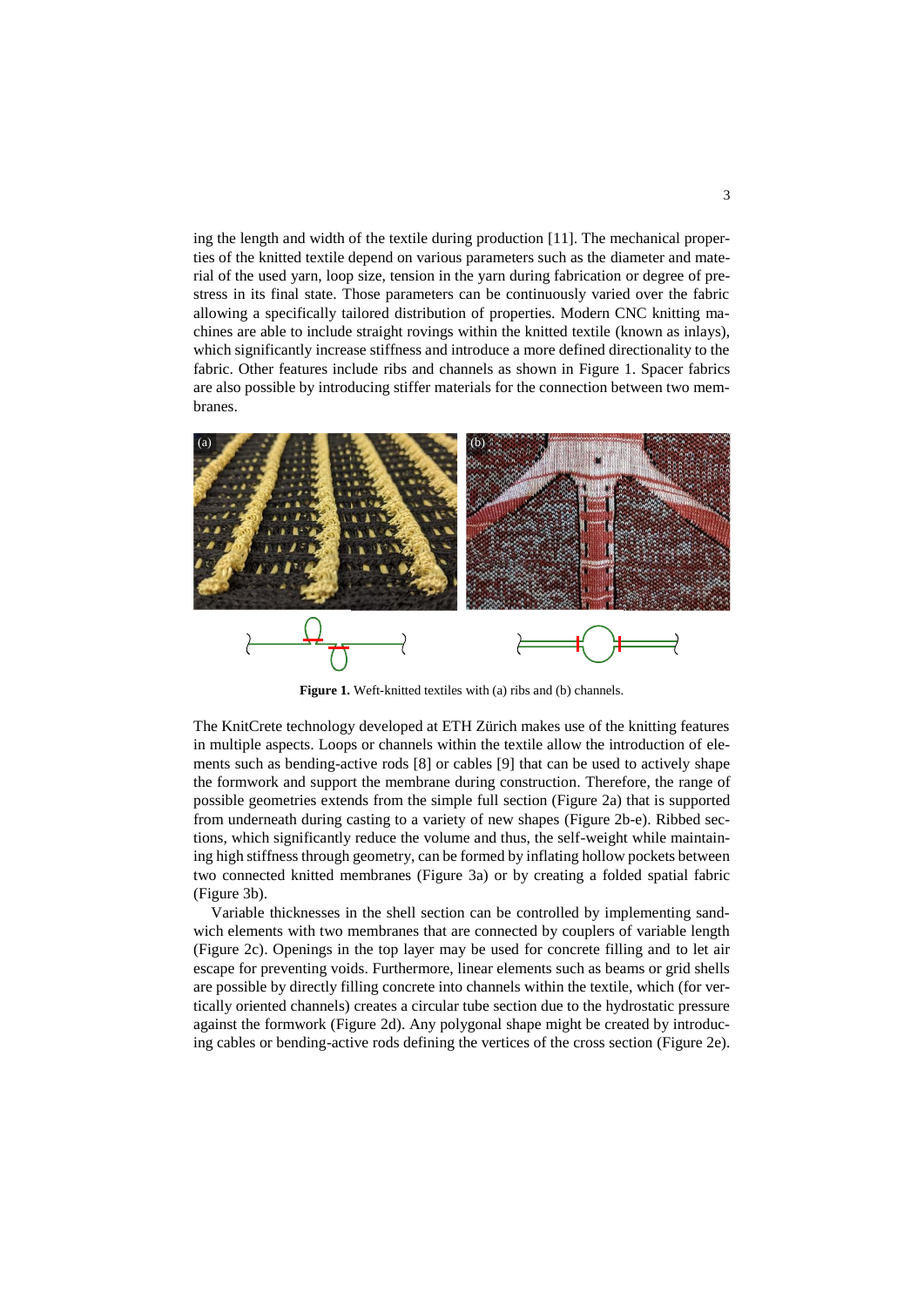Besides integrated support structures, a key aspect in the KnitCrete technology to guarantee form stability during casting and hardening of the concrete is the initial stiffening of the fabric by means of applying a thin layer of high-strength cement paste or a fluid resin (e.g. epoxy). The textile-cement-composite displays a much higher stiffness than the bare textile, which significantly reduces deformations during construction and allows partly straight surfaces.



**Figure 2.** Schematic overview of possible cross sections with flexible formwork.

<span id="page-4-0"></span>

**Figure 3.** Ribbed cross sections from (a) inflating hollow pockets and (b) folding.

#### <span id="page-4-1"></span>**2.2 Requirements on reinforcement in cementitious composite materials**

Concrete is a quasi-brittle material that displays high compressive strength but very low tensile capacity. It shows a brittle failure mode upon reaching its tensile strength and thus, reinforcement is necessary to ensure an adequate ultimate and serviceability behaviour. Most design approaches rely on the ductility of the material, which (i) allows the redistribution of internal forces to compensate for unknown initial stress states and (ii) prevents brittle failure modes upon reaching the ultimate load. To this end, a ductile reinforcement must be able to resist the cracking load of the concrete.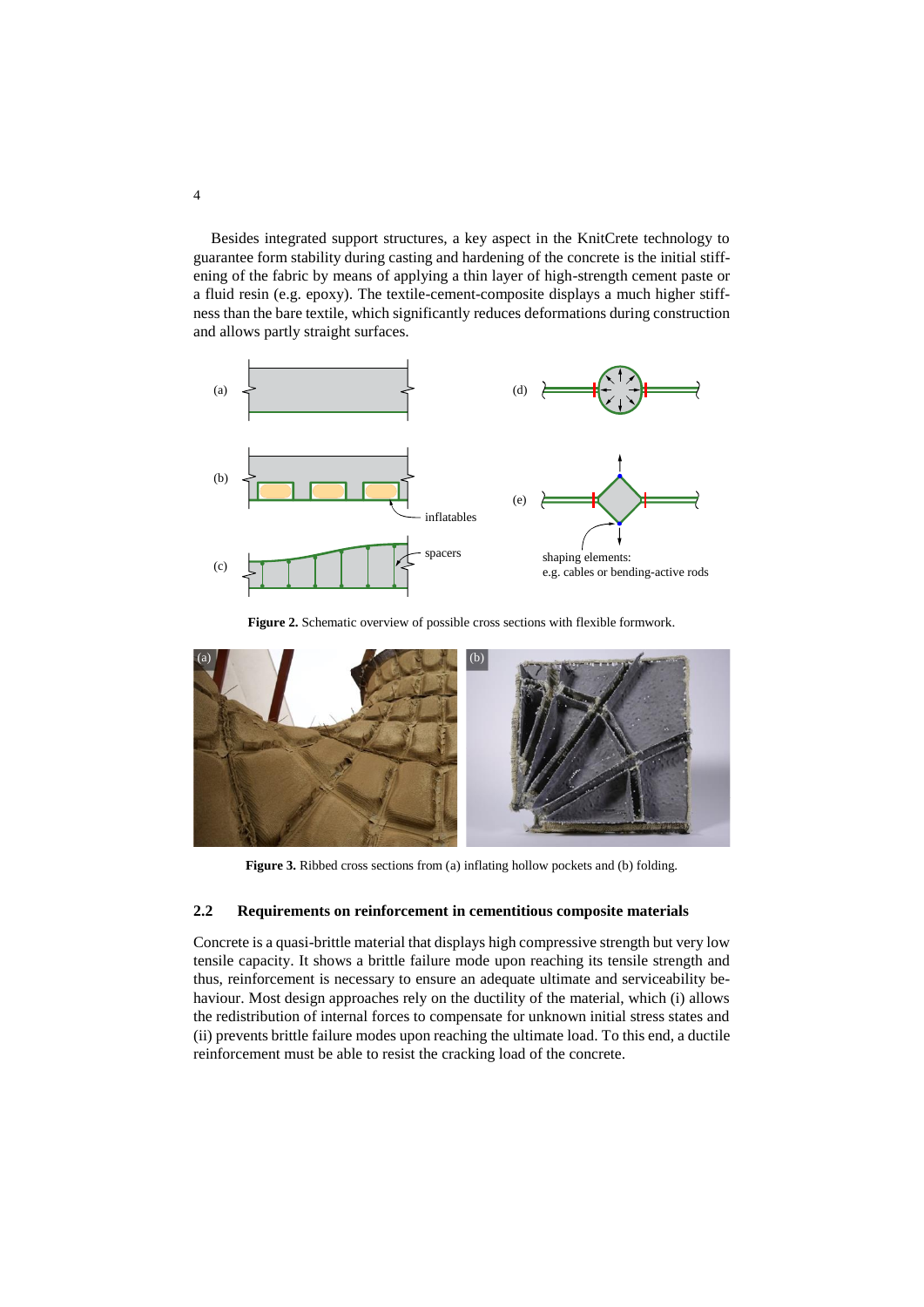The most commonly used type of reinforcement in conventional construction are straight reinforcing bars, which are aligned in a bi-directional grid. For standard geometries such as slabs or walls, this reinforcement layout is easy to place on site and its structural performance – in terms of ultimate strength, serviceability and ductility – as well as its workability are unparalleled. However, curved geometries significantly increase the complexity of the reinforcement requiring steel bars to be bent into the right shape and placed at the correct position with little tolerances, which increases manual labour. Furthermore, steel reinforcement demands a minimal concrete cover thickness (usually between 20 and 50 mm depending on structure type and exposition) to guarantee an adequate protection against corrosion, which limits the slenderness of thin shell structures.

#### **2.3 Integrating reinforcement**

Asprone et al. [12] group possible approaches to address reinforcement integration in digitally fabricated concrete either by structural principle – ductile printing material, digitally fabricated composite, compression loaded structures or hybrid solutions – or by the stage of the manufacturing process – before, during and after manufacturing. The present paper mostly revises possible approaches for integrating the reinforcement into the formwork, which classifies as 'before manufacturing' and as a 'digitally fabricated composite'. Moreover, a hybrid solution that uses fibre reinforced concrete for casting the element is studied.

**Stay-in-place formworks.** Flat composite slab systems offer great flexibility where construction needs to be fast and there is only limited space for additional scaffolding (e.g. industrial buildings or bridge decks). During construction, the formwork has enough bearing capacity to carry its self-weight and the load of the wet concrete. After hardening, the formwork acts as bottom reinforcement resisting sagging bending moments. Various material combinations exist, including precast concrete slabs using either short fibres [13] or steel reinforcement [14], corrugated steel sheets [15] or beechlaminated timber [16]. These are mostly suitable for applications with simple geometry due to their high potential for prefabrication of standardised element shapes and sizes. The major challenge is the proper stress transfer at the interface between the stay-inplace formwork and the concrete. The bond stress capacity typically needs to be increased by introducing mechanical shear coupling elements such as embossments in steel sheets, notches in timber plates or dowels, since friction and adhesion alone are not sufficient and thus, delamination would occur.

**Textile reinforced concrete.** By using high-strength fibrous materials for knitted textiles, the formwork can act as a reinforcement in the final state. Textile reinforced concrete (TRC) has gained much interest in academia in recent years. The fibre material ranges from metal, natural fibres such as basalt, synthetic polymers to inorganic materials [17]. The use of non-corrosive materials not only allows the fabrication of much thinner concrete elements since there is no lower limit for the concrete cover to protect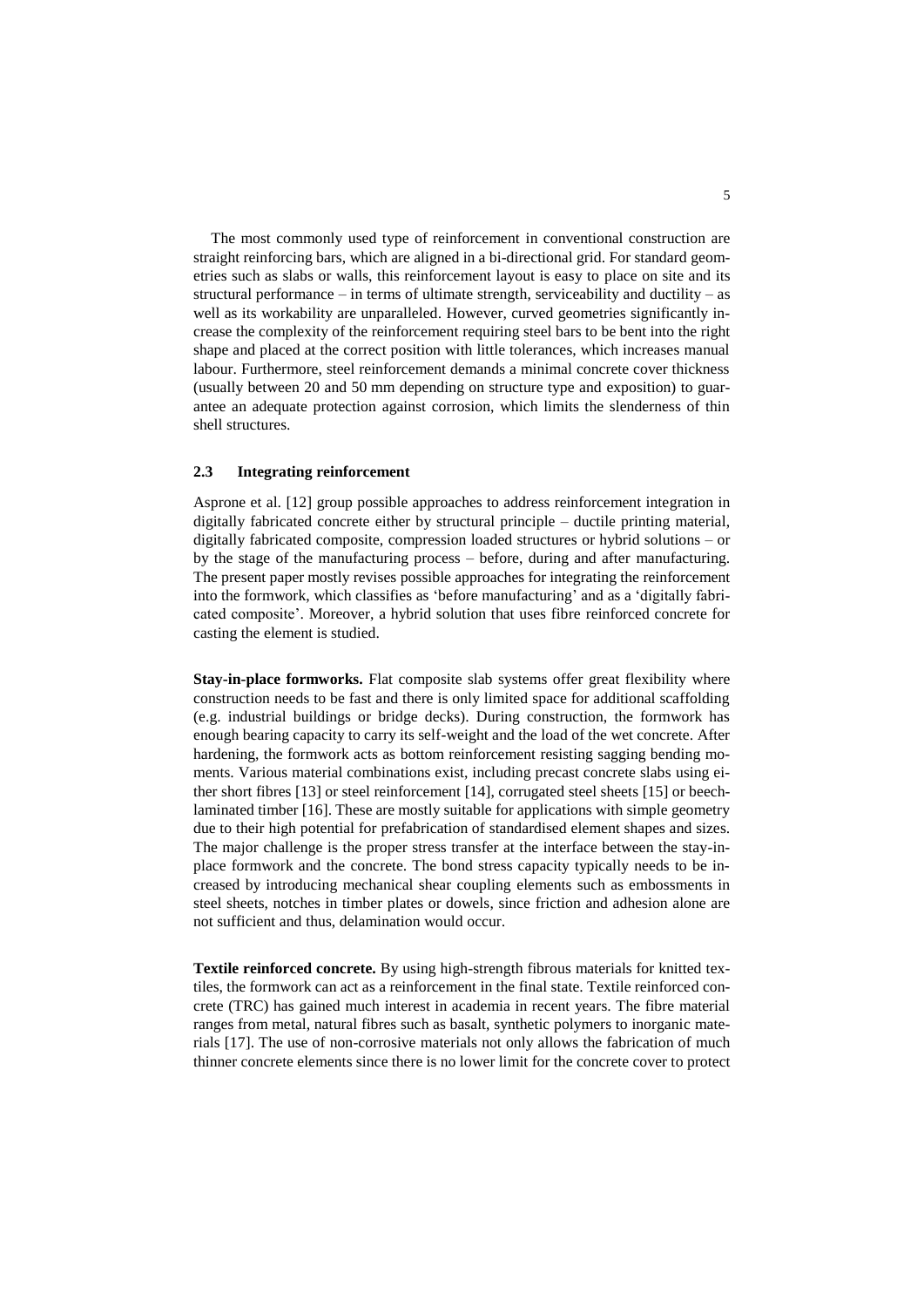the reinforcement, but can also reduce the amount of clinker (required to obtain a high  $pH$ -value to passivate steel reinforcement) and thus, decrease  $CO<sub>2</sub>$  emissions. Carbon or glass fibre-based textiles are among the most commonly applied materials in practice as they exhibit very high tensile strength (around  $3'000 - 4'000$  MPa) and stiffness (glass fibre: ca. 70 GPa, carbon fibre: ca. 240 GPa). However, they tend to be sensitive to lateral loading and exhibit no ductility at all (perfectly brittle materials). Most research and design approaches cover commercially available textile reinforcement by means of bi-directional grids of bundled fibre rovings that are usually impregnated with a resin coating (e.g. epoxy) [18,19]. Only little literature covers knitted textile reinforcement and no proper mechanical model exists up to date. Due to its dense interlocked structure [\(Figure 4a](#page-6-0)), the tensile capacity of the yarn is reduced. Moreover, many types of fibres are not suitable for direct use as knitting yarn since they often only allow rather large bending radii and thus, would break when knitted. However, as mentioned in Section [2.1,](#page-2-0) it is possible to integrate straight rovings as inlays into the base textile [\(Figure 4b](#page-6-0)). This allows the use of thicker yarns and the fabrication of "quasi-woven" grids of inlays that can follow defined paths (e.g. according to the principal stresses) within the knitted textile.



Figure 4. Flat weft-knitted textile with (a) aramid yarn and (b) glass fibre inlays (white rovings) within base pattern made out of acrylic yarn.

<span id="page-6-1"></span><span id="page-6-0"></span>![](_page_6_Picture_3.jpeg)

**Figure 5.** Knitted textile after application of cement paste coating (fresh state): (a) flat textile; (b) textile with ribs for bond enhancement.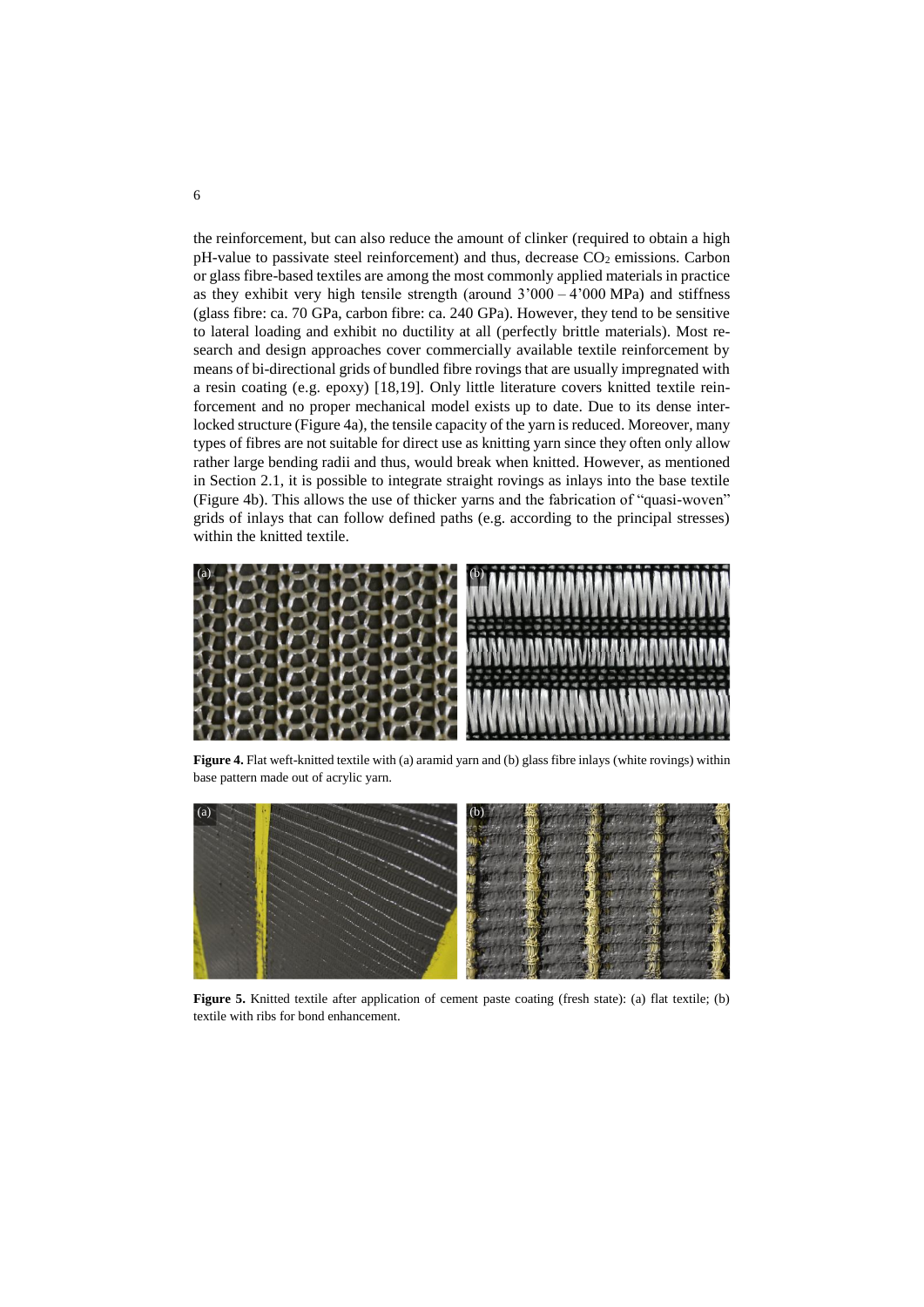Besides the performance of the reinforcement as a tensile element, its connection to the concrete brings up another major challenge. In conventional reinforcing bars, bond stresses between reinforcing bar and concrete primarily result from mechanical interlock of the profiled bar [20]. Flat sheets of knitted textiles do not have a pronounced surface profile. Furthermore, the cement paste coating creates a cold joint that significantly lowers the bond stress capacity [21]. Ribs in the textile (see [Figure 5\)](#page-6-1) can create a mechanical connection between the reinforcement and the concrete, which leads to enhanced bond conditions and counteracts delamination and spalling.

**Linear reinforcement.** Placing steel reinforcing bars in spatial doubly curved structures requires more time and, eventually, cost for manual labour due to greater complexity and lesser geometric tolerances compared to simple slabs or walls. However, implementing defined guiding features into the textile can significantly simplify this procedure. Reinforcing bars, cables or sheaths for pre-tensioning tendons (e.g. mono strands) can be threaded through loops or channels and might even act as additional support structure for the flexible formwork as bending-active or hanging elements, minimising temporary support structures during construction. Due to the fixed positions within the textile, there is no need for tedious measuring and arranging work on site. [Figure 6](#page-7-0) shows two possible concepts for the implementation of linear reinforcement into the textile. The flexible formwork can be suspended from a centred reinforcement layer [\(Figure 6a](#page-7-0)). Alternatively, sandwich elements that consist of two external layers of formwork can carry the reinforcement in the top and bottom faces of the shell section [\(Figure 6b](#page-7-0)). Additional coupling elements between the two layers might be needed to ensure the proper connection of the reinforcement to the concrete and to prevent a breakout of the bars. Such a layout results in very low to no reinforcement covers, which demands the use of non-corrosive materials such as glass fibre reinforcing bars or steel with increased corrosion resistance.

![](_page_7_Figure_2.jpeg)

<span id="page-7-0"></span>**Figure 6.** Concepts for integrating linear reinforcement into knitted formwork: (a) bottom layer suspended from reinforcement and (b) sandwich-elements with top and bottom layer.

**Fibre reinforced concrete.** As a combination or alternative to the previously presented reinforcing approaches, which are installed before concrete placement, fibre reinforced concrete can be used to cast the structural elements in order to improve strength and serviceability. According to Du et al. [22], steel fibres mainly improve the interfacial bonding between textile reinforcement and concrete as well as the shear resistance of textile reinforced concrete specimens, which is especially beneficial for curved structural members as it impedes delamination caused by deviation forces. The influence on the deformation capacity, which might partially compensate for the lack of ductility in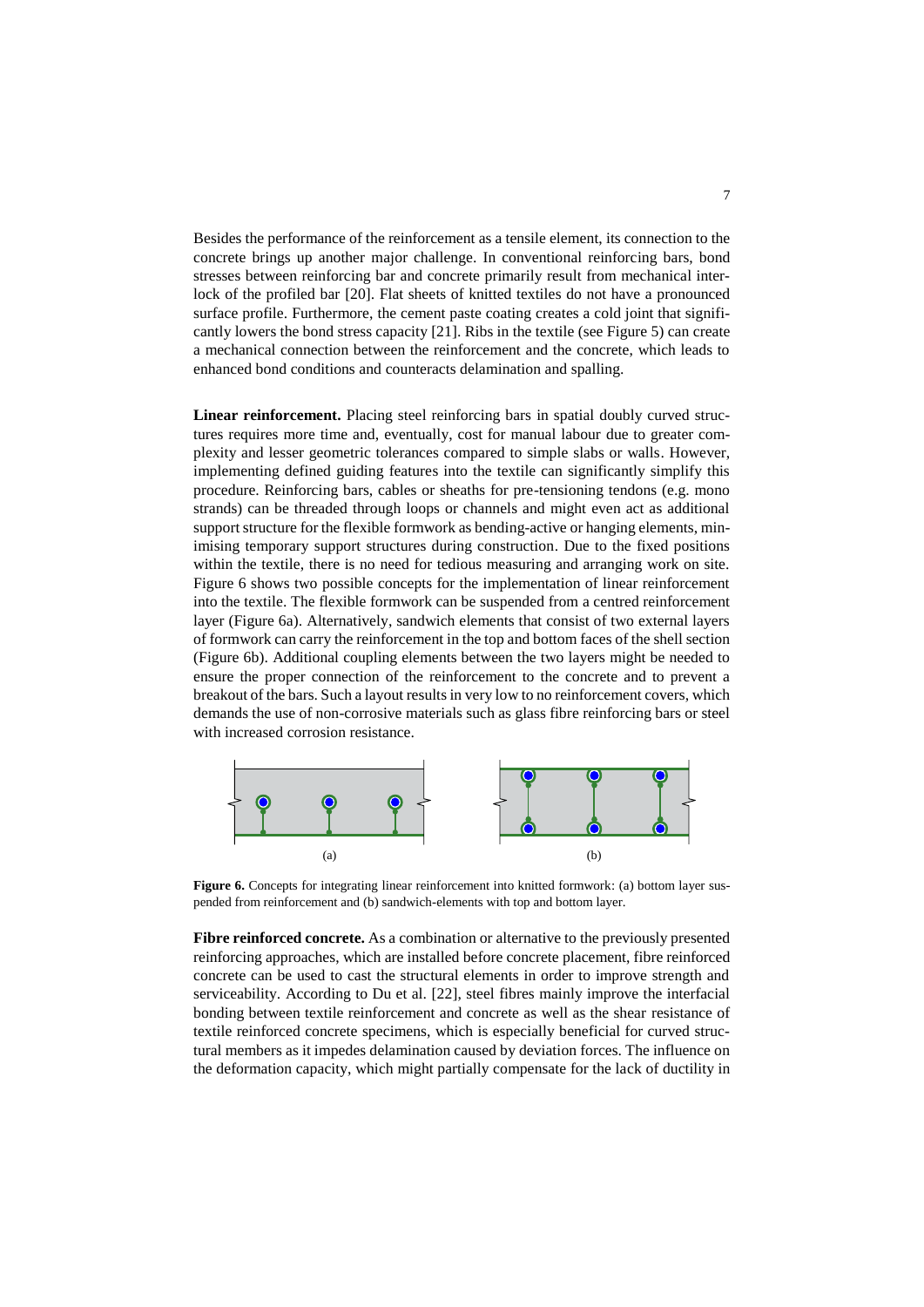the textile material, still needs to be addressed. Existing models for conventionally reinforced concrete members [23] might be adapted for textile reinforcement but more experimental investigations are required.

## **3 Experimental investigations**

Proper characterisation of the aforementioned reinforcement strategies demands an extensive experimental investigation to assess structural performance and validate the feasibility of critical construction details. The development of a constitutive model for the mechanical behaviour is paramount for implementing stable numerical simulation methods that are required for modelling and designing concrete structures with complex geometries.

So far, the authors' investigations concentrated on the structural testing of weft-knitted textile reinforcement, focusing on (i) various knitting patterns; (ii) fibres (aramid, carbon and glass fibres); (iii) coating type (cement paste and epoxy); and (iv) spatial features to enhance the bond between reinforcement and concrete. The experimental campaign consists of uniaxial tension tests on flat tension ties as well as 4-point-bending beams as shown in [Figure 7.](#page-8-0) 

![](_page_8_Picture_4.jpeg)

Figure 7. Textile reinforced concrete specimens (a) in uniaxial tension and (b) in bending.

<span id="page-8-0"></span>Preliminary results show that the textile reinforcement considerably increases the postcracking strength of the concrete although the specimens fail before reaching the nominal ultimate load derived from the textile reinforcement tensile strength and content. The interaction between reinforcement and concrete results in tension stiffening; the average strains in the reinforcement are lower compared to the bare textile. The Tension Chord Model [24] can be used to describe the load-deformation behaviour. First approaches show a pronounced effect of tension stiffening in the experimental data as shown i[n Figure 8,](#page-9-0) but more test data and analyses – currently in progress – are required to assess the mechanical properties and the interaction between materials to characterise the composite behaviour. Furthermore, the results from the uniaxial tension tests may be used to predict the behaviour of the reinforcement as a tension chord in bending beams.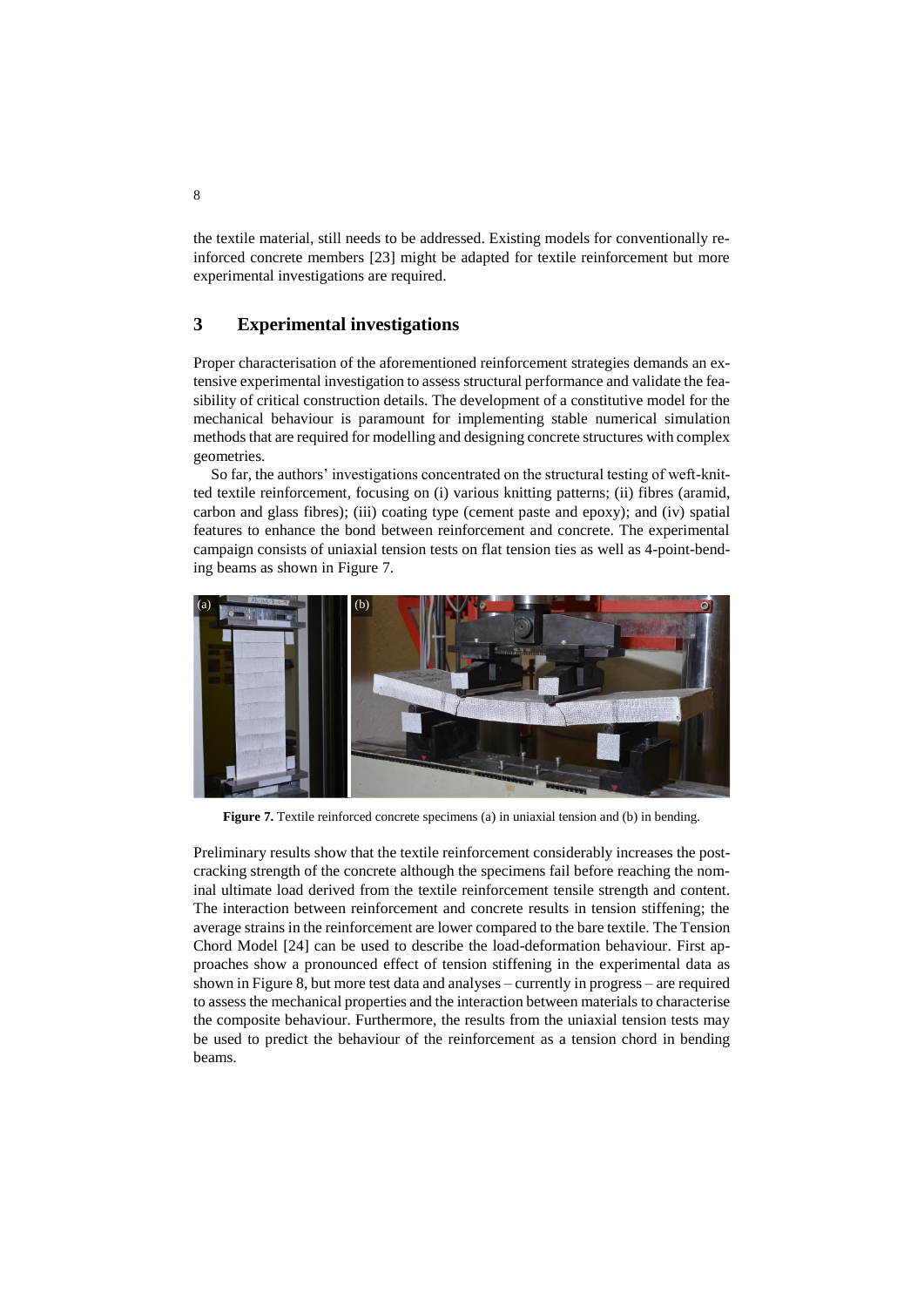![](_page_9_Figure_0.jpeg)

Figure 8. Load-deformation behaviour of tension ties with textile reinforcement.

<span id="page-9-0"></span>The testing scheme for integrated linear reinforcement may follow the same principles and generally, similar experiments may be suitable. Since the bond capacity between the reinforcement and the concrete, considering the low cover thicknesses and potential deviation forces in curved members, is critical for the structural feasibility, the experimental campaign needs to address these challenges with special care and attention.

# **4 Conclusion**

Flexible formworks have shown their potential to significantly increase the efficiency of the fabrication of doubly curved concrete structures by reducing manual labour and material waste. Reinforcement, which ensures structural safety, serviceability and robustness for multiple load cases, is still a major challenge in complex geometries. This paper revised several approaches to integrate reinforcement into weft-knitted textile formwork, decreasing construction time and simplifying construction processes on site.

The use of high-strength fibrous materials for stay-in-place fabric formworks offers the possibility to combine the installation of formwork and reinforcement in a single step. Knitted textiles enable many possibilities to create geometric features without cutting and connecting multiple patches together. Loops and channels within the fabric can guide linear reinforcement in the form of bars or cables for post-tensioning, which might serve for the erection of the formwork and as support structures during construction. For the proper activation of reinforcement of any kind, the bond conditions at the interface between reinforcement and concrete are the governing parameter, for which mechanical interlock has the biggest influence. Preliminary experimental investigations on concrete tension ties and beams with weft-knitted textile reinforcement show promising results but further research – including large-scale experiments – is needed to validate the feasibility of the proposed reinforcement approaches and identify further challenges for improving structural performance as well as workability during construction.

Current research of the authors focuses on the adaptation and refinement of existing mechanical models to describe the load-deformation behaviour of concrete elements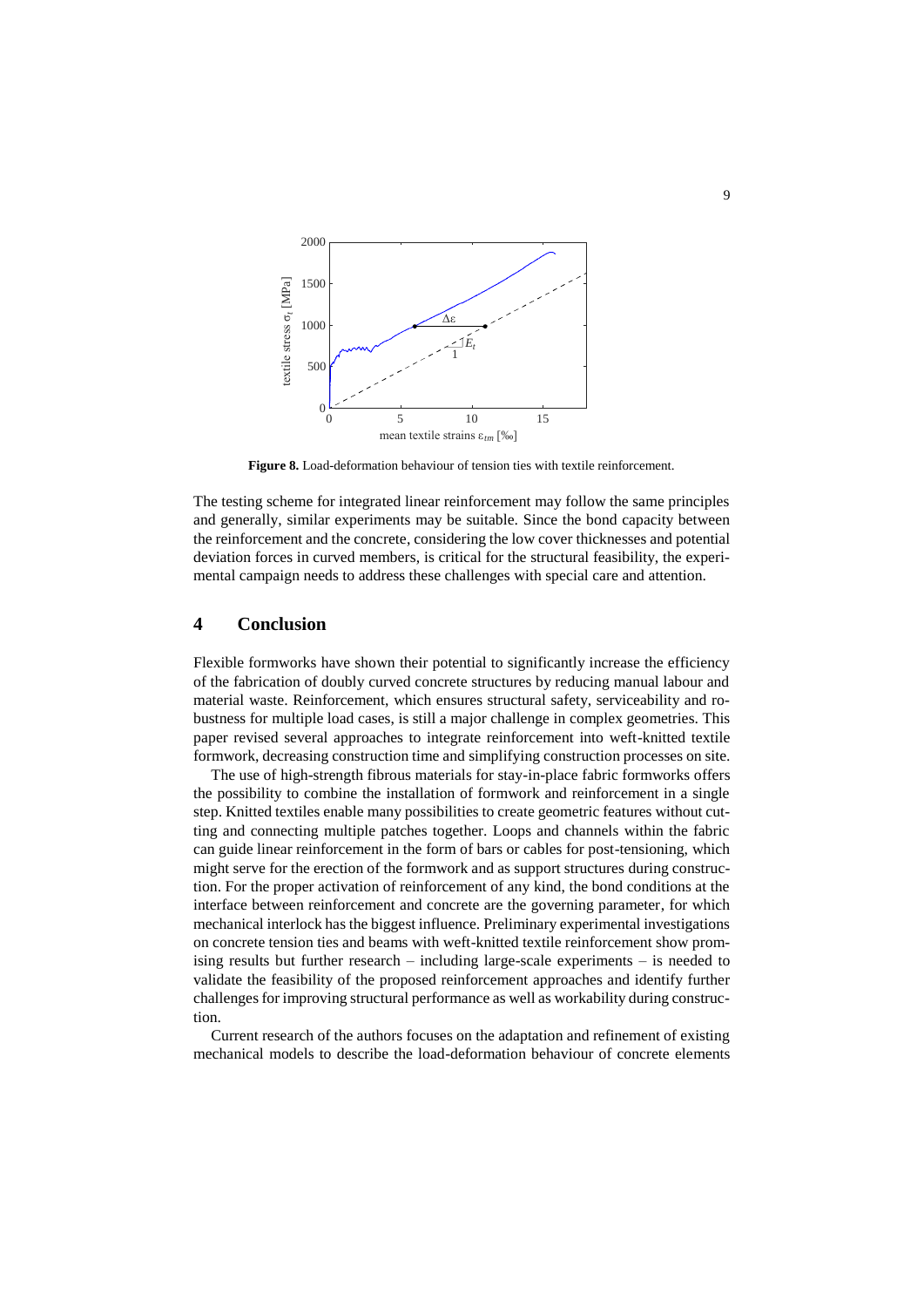with weft-knitted textile reinforcement and on the further development towards an integral formwork-reinforcement system, considering the potential of linear reinforcement, the addition of short fibres or combinations thereof.

**Acknowledgements.** The authors gratefully acknowledge Dr. Lex Reiter from the Institute for Building Materials (ETHZ) as well as the students Seraina Buholzer and Salome Geiser for their valuable support during preparation and testing of specimens shown in Section 3. This research is supported by the National Centre for Competence in Research in Digital Fabrication, funded by the Swiss National Science Foundation (project number 51NF40-141853).

#### **References**

- [1] Lilienthal LWG. Fireproof Ceiling. US619769, 1899.
- [2] Farrar D. Construction of Roofs, Floors, Ceilings, and the Like. US2096629, 1937.
- [3] West M. The fabric formwork book: methods for building new architectural and structural forms in concrete. London ; New York: Routledge; 2017.
- [4] Orr JJ, Darby A, Ibell TJ, Evernden M, Otlet M. Concrete structures using fabric formwork 2017. https://doi.org/10.17863/cam.17019.
- [5] Brennan J, Pedreschi R, Walker P, Ansell M. The potential of advanced textiles for fabric formwork. Proc Inst Civ Eng - Constr Mater 2013;166:229–37. https://doi.org/10.1680/coma.12.00052.
- [6] Veenendaal D, Block P. Design process for prototype concrete shells using a hybrid cablenet and fabric formwork. Eng Struct 2014;75:39–50. https://doi.org/10.1016/j.engstruct.2014.05.036.
- [7] Veenendaal D, Bakker J, Block P. Structural Design of the Flexibly Formed, Mesh-Reinforced Concrete Sandwich Shell Roof of NEST HiLo. J Int Assoc Shell Spat Struct 2017;58:23–38. https://doi.org/10.20898/j.iass.2017.191.847.
- [8] Popescu M, Reiter L, Liew A, Van Mele T, Flatt RJ, Block P. Building in Concrete with an Ultra-lightweight Knitted Stay-in-place Formwork: Prototype of a Concrete Shell Bridge. Structures 2018;14:322–32. https://doi.org/10.1016/j.istruc.2018.03.001.
- [9] Popescu M, Rippmann M, Liew A, Reiter L, Flatt RJ, Van Mele T, et al. Structural design, digital fabrication and construction of the cable-net and knitted formwork of the KnitCandela concrete shell. Structures 2020. https://doi.org/10.1016/j.istruc.2020.02.013.
- [10] Wangler T, Lloret E, Reiter L, Hack N, Gramazio F, Kohler M, et al. Digital concrete: opportunities and challenges. RILEM Tech Lett 2016;1:67–75.
- [11] Popescu M, Rippmann M, Van Mele T, Block P. Automated Generation of Knit Patterns for Non-developable Surfaces. In: De Rycke K, Gengnagel C, Baverel O, Burry J, Mueller C, Nguyen MM, et al., editors. Humaniz. Digit. Real., Singapore: Springer Singapore; 2018, p. 271–84. https://doi.org/10.1007/978-981-10-6611-5\_24.
- [12] Asprone D, Menna C, Bos FP, Salet TAM, Mata-Falcón J, Kaufmann W. Rethinking reinforcement for digital fabrication with concrete. Cem Concr Res 2018;112:111–21. https://doi.org/10.1016/j.cemconres.2018.05.020.